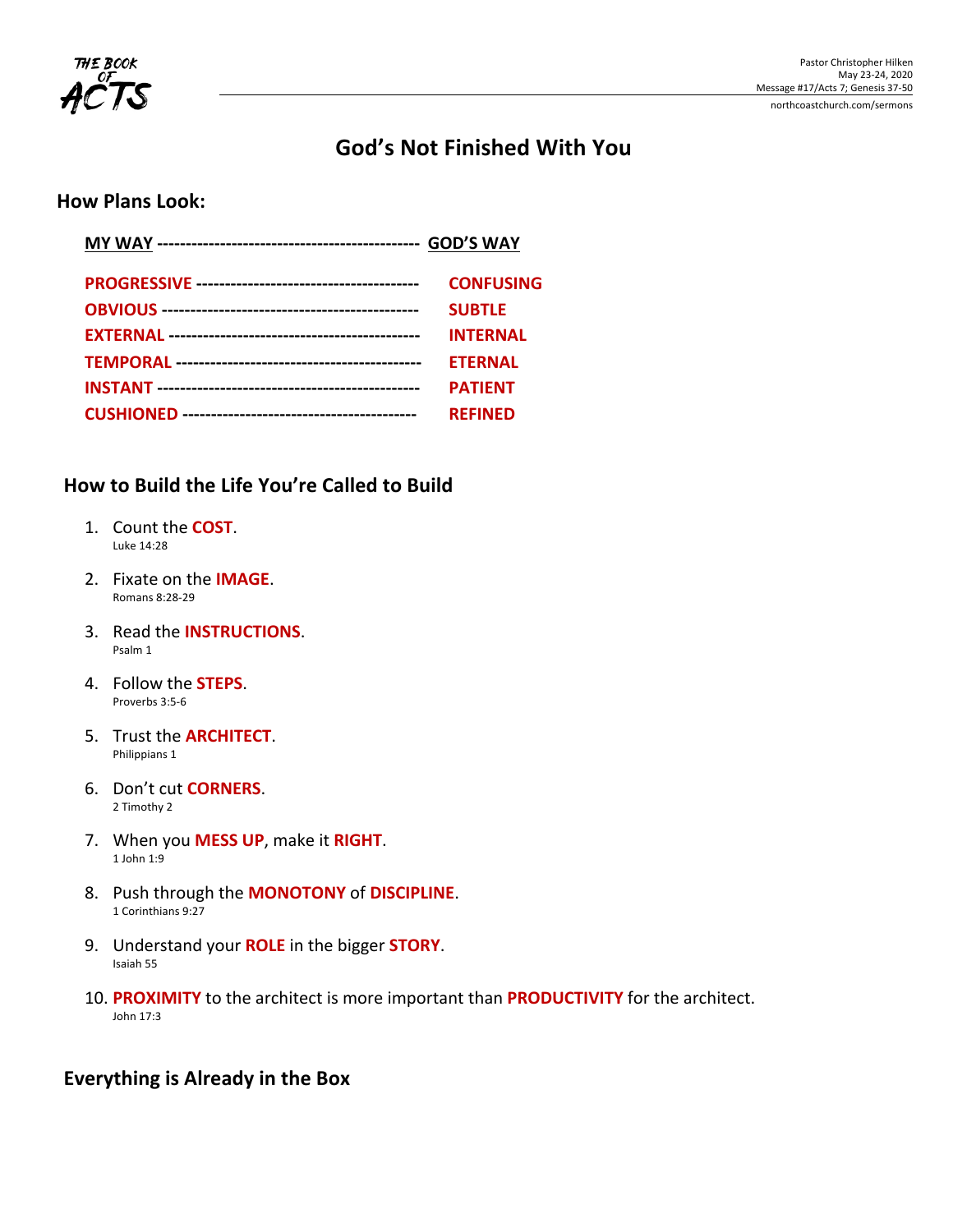

## **Life Group Study Questions**

For the week of May 24, 2020

Three months ago, we had no idea we would end up with a "stay at home" order and transition to meeting with our Life Groups online. It will be a time none of us will forget. This week we're going to take a moment to look back and see how God has worked during this crazy time in history. Please make sure you take time to think through the questions for what we believe could be a unique and memorable meeting with your group.

Because it is the last meeting of the Spring Quarter, this week will have an abbreviated study, time to reflect on your group's experience and the celebration of Communion together. As we wrap up this quarter, we'd love your feedback. If you have not done so already, please fill out the *feedback form that was emailed to you last week.*

SUMMER LIFE GROUP PLAN: Whether your group decides to take a break, continue meeting, meet socially or gather in person for a sermon watch party (once that is allowed), our hope for the summer is that each of you will stay connected and care for each other. Check out the end of this week's Life Group Questions for other suggestions to stay connected and grow this summer. We are planning the next official Fall Life Group Quarter to begin September 20, but we know that could potentially change if needed.

#### **MY STORY**

This week we would like to add a physical element to your virtual meeting. There are two things we want you to bring with you. One is for the end of your meeting. The other represents you personally. Check out the details below to know what they are:

#1 Juice and crackers for a virtual Communion at the end of your meeting. There is a video option your Leader and Host may use to help guide you through this part of the meeting.

#2 Find something in your house that represents you and your past two months during COVID-19. Be ready to talk about this with your group. Feel free to have fun with this, while also sharing why it is meaningful.

#### **DIGGING DEEPER**

This weekend we heard the great news that God is not finished with us yet! In the verses below, what catches your attention about the hope we have that God is working in our lives?

#### **John 10:10** New International Version (NIV)

The thief comes only to steal and kill and destroy; I have come that they may have life, and have it to the full.

#### **Ephesians 3:14-21** *New International Version (NIV)*

<sup>14</sup> For this reason I kneel before the Father, <sup>15</sup> from whom every family in heaven and on earth derives its name. <sup>16</sup> I pray that out of his glorious riches he may strengthen you with power through his Spirit in your inner being, <sup>17</sup> so that Christ may dwell in your hearts through faith. And I pray that you, being rooted and established in love, <sup>18</sup> may have power, together with all the Lord's holy people, to grasp how wide and long and high and deep is the love of Christ, <sup>19</sup> and to know this love that surpasses

knowledge—that you may be filled to the measure of all the fullness of God.<br><sup>20</sup> Now to him who is able to do immeasurably more than all we ask or imagine, according to his power that is at work within us, <sup>21</sup> to him be glory in the church and in Christ Jesus throughout all generations, for ever and ever! Amen.

> As you look back at what caught your attention for those verses, what is most important for you to remember during your summer break from your Life Group?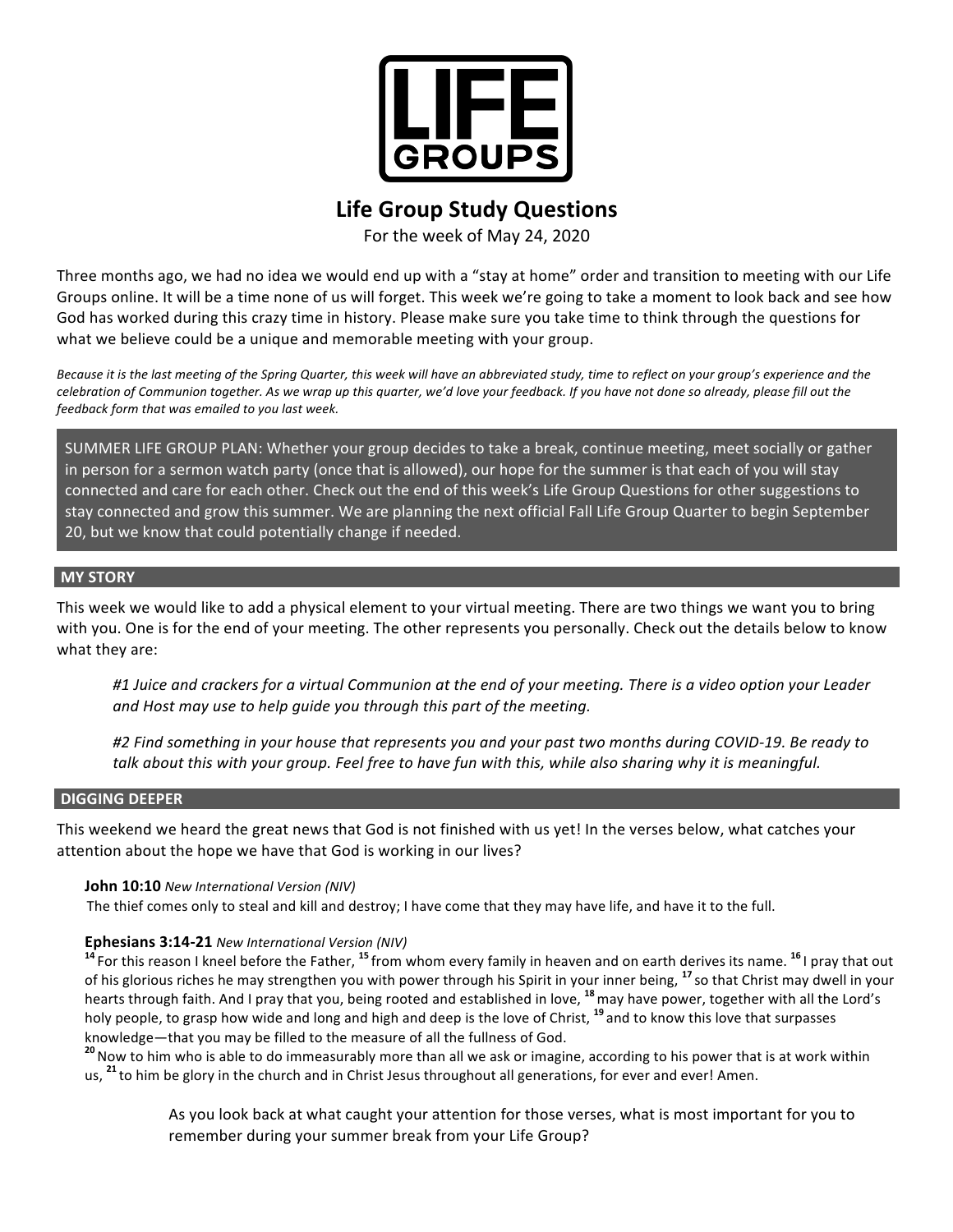#### **LOOKING BACK AND LOOKING AHEAD**

1. The great news and hope we have no matter what life throws at us is that God is good and He's at work in our lives! Looking back at this past quarter, what are one or two of the most important things God has taught you or that you want to thank Him for?

2. Obviously we don't have a normal summer ahead as there are many unknowns, but God is still at work. How can your Life Group best pray for you this summer?

#### **REMEMBERING**

Jesus wants us to remember what He has done for us; and He is here to walk through life with us. That's why Jesus told the disciples at the Last Supper to repeatedly come together and take Communion. Taking Communion is about remembering all Christ accomplished through His death on the cross and resurrection. It is through this sacrifice that Jesus' grace and mercy are made available to us.

This week, your Life Group will conclude by taking Communion together as the disciples did. To prepare for this, read the following verses and reflect on Jesus' commitment and work in your life as you follow Him.

#### **1 Peter 2:22-25** *New International Version (NIV)*

#### <sup>22</sup> "He committed no sin,

and no deceit was found in his mouth."

<sup>23</sup> When they hurled their insults at him, he did not retaliate; when he suffered, he made no threats. Instead, he entrusted himself to him who judges justly. <sup>24</sup> "He himself bore our sins" in his body on the cross, so that we might die to sins and live for righteousness; "by his wounds you have been healed." <sup>25</sup> For "you were like sheep going astray," but now you have returned to the Shepherd and Overseer of your souls.

#### **1 Corinthians 11:23-28** *New International Version (NIV)*

<sup>23</sup> For I received from the Lord what I also passed on to you: The Lord Jesus, on the night he was betrayed, took bread, <sup>24</sup> and when he had given thanks, he broke it and said, "This is my body, which is for you; do this in remembrance of me." <sup>25</sup> In the same way, after supper he took the cup, saying, "This cup is the new covenant in my blood; do this, whenever you drink it, in remembrance of me." <sup>26</sup> For whenever you eat this bread and drink this cup, you proclaim the Lord's death until he comes.

<sup>27</sup> So then, whoever eats the bread or drinks the cup of the Lord in an unworthy manner will be guilty of sinning against the body and blood of the Lord. <sup>28</sup> Everyone ought to examine themselves before they eat of the bread and drink from the cup.

#### **John 15:12-17** New International Version (NIV)

<sup>12</sup> My command is this: Love each other as I have loved you. <sup>13</sup> Greater love has no one than this: to lay down one's life for one's friends. <sup>14</sup> You are my friends if you do what I command. <sup>15</sup> I no longer call you servants, because a servant does not know his master's business. Instead, I have called you friends, for everything that I learned from my Father I have made known to you. <sup>16</sup> You did not choose me, but I chose you and appointed you so that you might go and bear fruit—fruit that will last—and so that whatever you ask in my name the Father will give you. <sup>17</sup> This is my command: Love each other.

What catches your attention as beneficial to remember as you take Communion with your group?